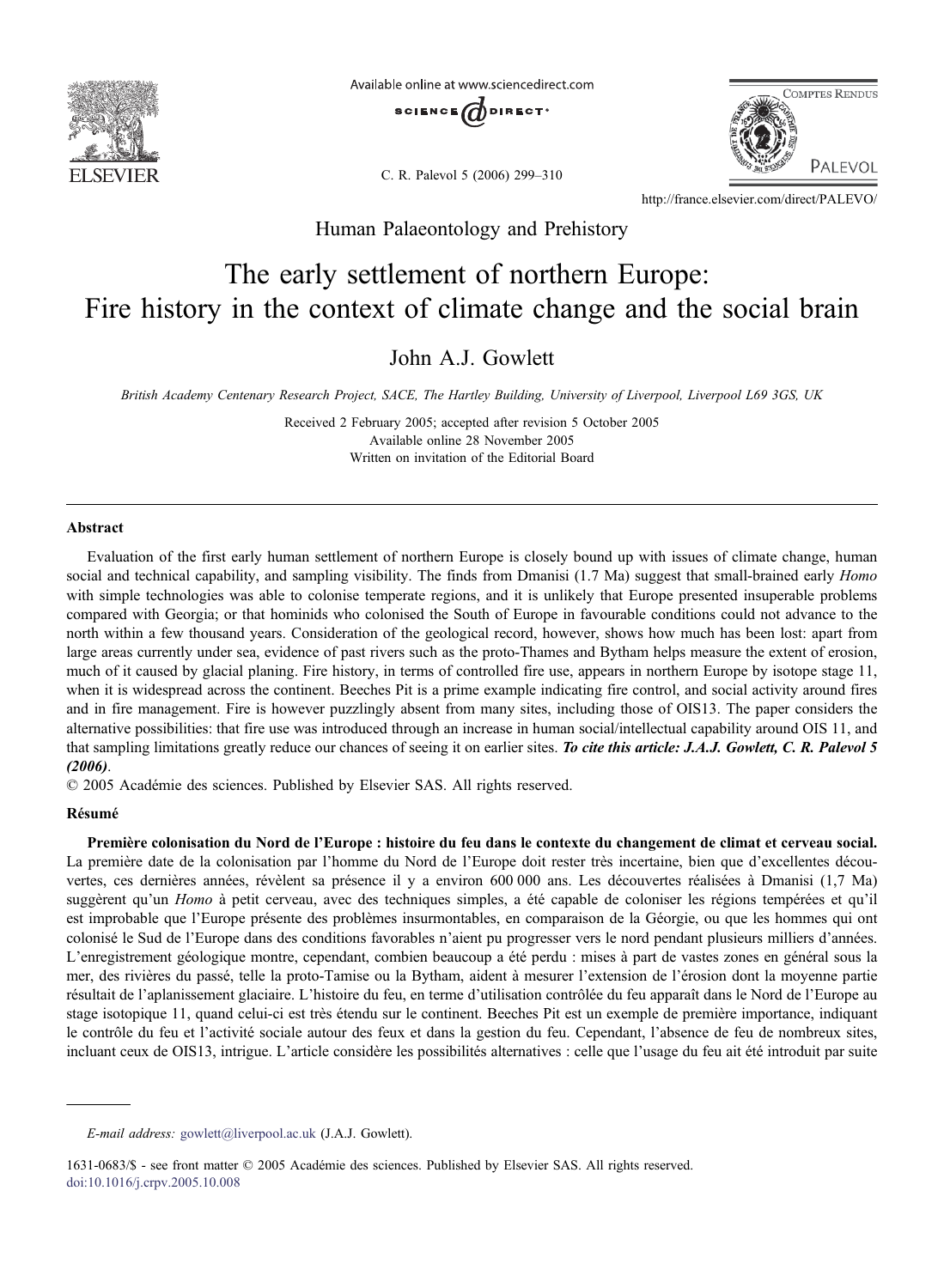d'une augmentation des aptitudes sociales et intellectuelles de l'homme aux alentours d'OIS 11, et que les limites de l'échantillonnage aient grandement réduit nos chances de la caractériser dans des sites plus précoces. Pour citer cet article : J.A.J. Gowlett, C. R. Palevol 5 (2006).

© 2005 Académie des sciences. Published by Elsevier SAS. All rights reserved.

Keywords: Fire; Middle Pleistocene; Northern Europe; Beeches Pit

Mots-clés : Feu ; Pléistocène moyen ; Nord de l'Europe ; Beeches Pit

#### 1. Introduction

Views of the record of the early settlement of northern Europe have changed very rapidly from those obtaining as recently as the 1990s, when the issue of early or late occupation pivoted around the date of ~500 000 [\[25,28,74](#page-9-0)–76].

This change in perspective, exemplified by sites such as Dmanisi, is a signal that further rapid developments are likely to follow, and it follows that realistic assessment should depend not so much on actual evidence within the area, as potential that can be seen already in the major outlines of human evolution.

Within Europe, actual finds indicate a prehistory lasting some 800,000 to a million years in the south, and seemingly somewhat less in the north [\[18,28,74,](#page-9-0) [84\]](#page-9-0). Among all the finds, Dmanisi, far away in Georgia, provides the most important evidence, demonstrating that early human capabilities extended to a northern presence towards 2 Myr ago [\[23,24\].](#page-9-0)

Dmanisi shows that such colonisation could be conducted by small-brained hominids, with simple toolkits, adapted to Eurasian species (a major change of habitat from African homelands), and perhaps without fire.

The time gap between Dmanisi and most evidence of further European colonisation can be seen as a problem, but we may also ask 'what kind of problem?' From Europe, Dmanisi may look an isolated case, but in world view it now fits with widespread evidence of early occupation of Eurasia; lying north of almost 500 km of rugged mountain chains, it must testify to an accomplished adaptation to demanding environments [\[10,24\].](#page-9-0) Dmanisi thus poses questions and problems for previously accepted interpretations – how could early hominids survive so far north without large brains and advanced toolkits?

Northern and western Europe simply add further aspects to the issues of local barriers and regional adaptation, and highlight the problem of life with or without fire. But Europe, even in the north, does not offer problems utterly different from Georgia – except when the major issue of climate is introduced, the rolling cycle of ice age changes [\[10,24,28,43\].](#page-9-0)

## 1.1. Competing hypotheses

Briefly then this is the interplay of the main issues. How could early Homo adapt to the climates of the north (at all)? Then, given the cycles of climatic change for which there is abundant evidence [\[43,44,60,81\]](#page-10-0), how could they adapt to colder periods: Was fire-use a major part of, and indicator of, such changes? [\[33,](#page-9-0) [35,77,84,96,97\]](#page-9-0)

And then, there is an opposition to consider:

- Was climate change the dominant influence in allowing human occupation?
- Or: did major behavioural changes of a social nature alter human capability to exploit these regions?

Such major change of the latter kind might account for the appearance of much more abundant occupation within the last half million years. The 'Social Brain' hypothesis makes predictions relating brain size and organisation (as measured through neocortex ratio) and social network size [20–[22,100\]](#page-9-0). It implies that larger brains are necessary for managing larger social networks. Phases of major increase in human brain size come at roughly 2.0–1.7 Ma, and again at 0.5–0.3 Ma [\[1,2\].](#page-9-0) Changes in network size may be accompanied by greater ability to exploit particular environments, increased language capacity, and perhaps in associated socio-technical skills such as fire management [\[77,78\]](#page-11-0).

Appearance of fire use at about 0.4 Ma may be a consequence of such change. An alternative hypothesis is that preservation – itself largely dictated by cycles of past climate change – might be the dominant factor affecting our interpretation of issues, and making us think that one region is greatly different from another in its early prehistory.

Fire is perhaps the greatest mystery in assessing such issues. There can be no doubt that fire would be of enormous assistance to hominids in exploiting current temperate regions, even in interglacial times, let alone in glacial periods. Much of the older record, however, lacks clear fire evidence. As the northern record is now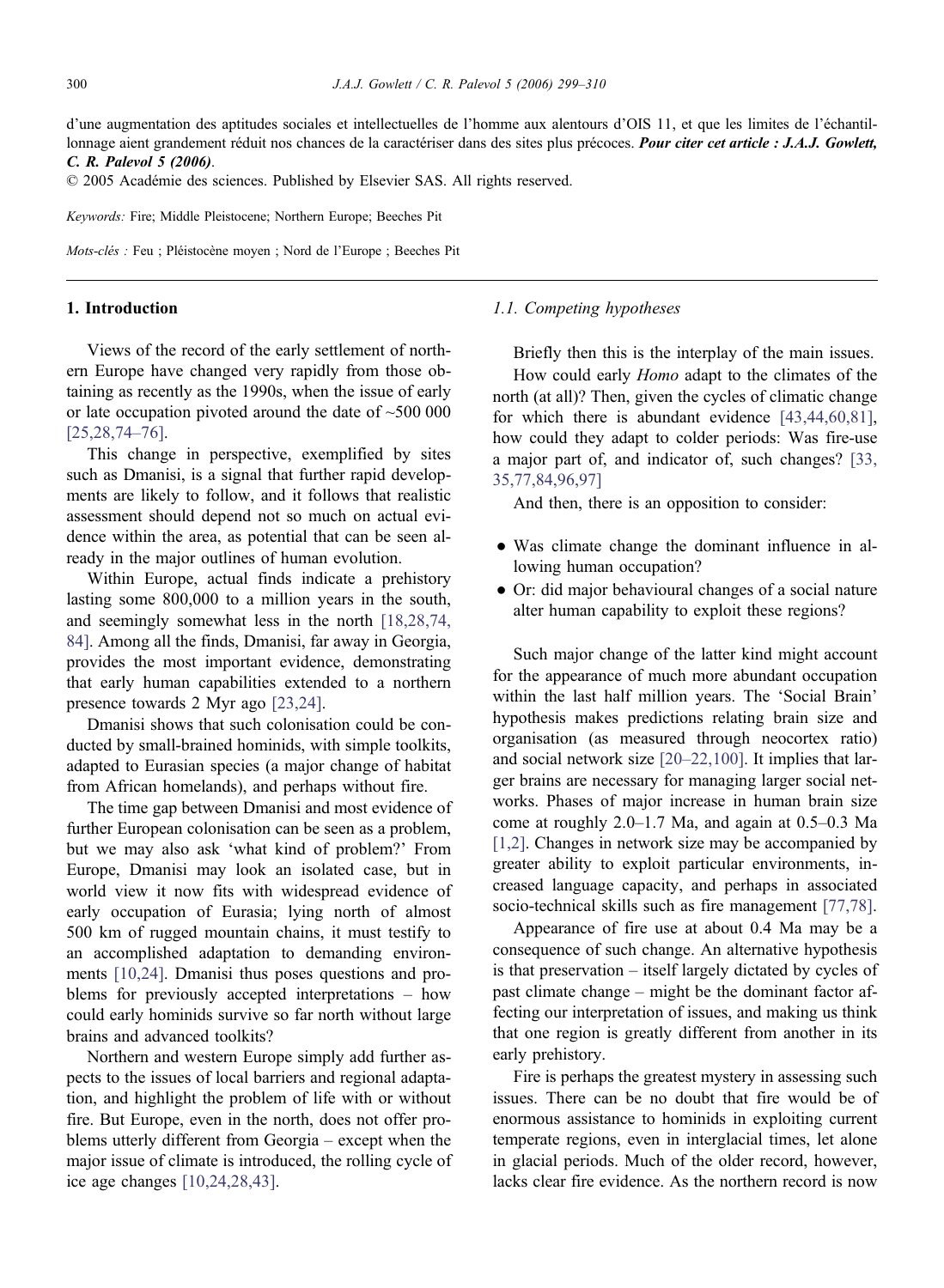a very long one, the hypothesis must at least be considered that early humans became hardy enough to exploit the north before they mastered fire.

As fire can affect diet, and diet the potential for larger brain size, these issues become bound up with the issue of the 'social brain', and particularly the idea that a large brain was the prerequisite for larger social networks necessary for successfully exploiting marginal environments. These issues will be discussed in the light of early fire history below.

# 2. Environments of preservation

The present-day Great Britain is almost the only substantial part of northern Europe with high potential for preservation of early sites, in addition to posing questions from the later record [\[57,58\]](#page-10-0). It has already been shown to preserve several sites older than the Anglian glaciation  $(= OIS 13$  or greater), and may well preserve earlier material [\[6,26,48,69,70,73,98,99\]](#page-9-0).

The preserved landscape can also be given as an example illustrating the power of environmental forces to restrict our record. Currently as much as 95% of the terrestrial record that might be available in the north is severely restricted in access, because it is undersea, or has been covered by the Devensian or Anglian ice sheets [\[12,46,66\]](#page-9-0). The postglacial encroachment, an absolute rise of some 130 m, has covered large areas of the continental shelf [\[11\].](#page-9-0) The glaciers have advanced from the north at least twice, covering at least twothirds of the British landmass. Southeastern England thus makes up a relatively narrow window between these two major influences, preserving a quite dense distribution of Lower Palaeolithic sites through parts of the last half million years, but only within about 75 000 km<sup>2</sup> of the maximum  $1.0-1.5 \times 10^6$  km<sup>2</sup> potentially available (Fig. 1).

The preserved sites fall chiefly into three categories [\(Fig. 2](#page-3-0)):

- river terrace sites (especially of the Thames  $[13-15, 16]$  $[13-15, 16]$ [79,80,95\]](#page-9-0));
- interglacial sites preserved on clay landscapes (e.g., Hoxne, Elveden, Barnham [7–[9,49,99\],](#page-9-0) Beeches Pit);
- coastal sites (notably Boxgrove [\[69,70\]\)](#page-11-0).

Such good preservation can be used to illustrate just how great the loss is in other regions. Glaciers advancing from the north across Britain have greatly modified the landscape, removing huge amounts of material

Fig. 1. Northern Europe – map showing how as much as 95% of the total potential 'northern Europe' is lost through glacial cover and current high sea levels. In places, Pleistocene glacial erosion may have removed 200 m of rock and sediment. The dotted line encloses the surviving window rich in Palaeolithic sites. Pontnweydd and Waverley Wood are rare examples of sites that have survived former thick ice cover (incorporating information from [\[11,46,80\]](#page-9-0)).

Fig. 1. Nord de l'Europe, carte montrant que 95% du potentiel total de « l'Europe du Nord » sont perdus à cause de la couverture de glace et des fréquents hauts niveaux de la mer. Par endroits, l'érosion glaciaire pléistocène peut avoir arraché 200 m de roches et de sédiments. La ligne en pointillé entoure la fenêtre préservée, riche en sites paléolithiques. Pontnweydd et Waverley Wood sont de rares exemples de sites qui ont « survécu » à une épaisse couche de glace antérieure (incorporant les données de [\[11,46,80\]\)](#page-9-0).

in a way that can sometimes be clearly documented [\[12,](#page-9-0) [16\]](#page-9-0).

#### 2.1. Ancient river systems

Analysis of clasts found in gravels shows that material from northwestern Wales, more than 150 km beyond the current catchment of the Thames, was transported into southeastern England by an ancestral river [\[48,79,80\]](#page-10-0). The bed of this river must have passed above the ridge of the Cotswold Hills, which now form the upper limit of the Thames watershed. This evidence, plotted on a long section, gives the information that in the present Severn catchment, between 100- and 200-m depth of sediment must have been removed during the Pleistocene, partly by water erosion, but without doubt also by major glacial excavation [\[12,16,79\]](#page-9-0). Although there are good prospects of recovering early sites from the lower course of the ancestral Thames, especially in East Anglia, these circumstances make plain that to find

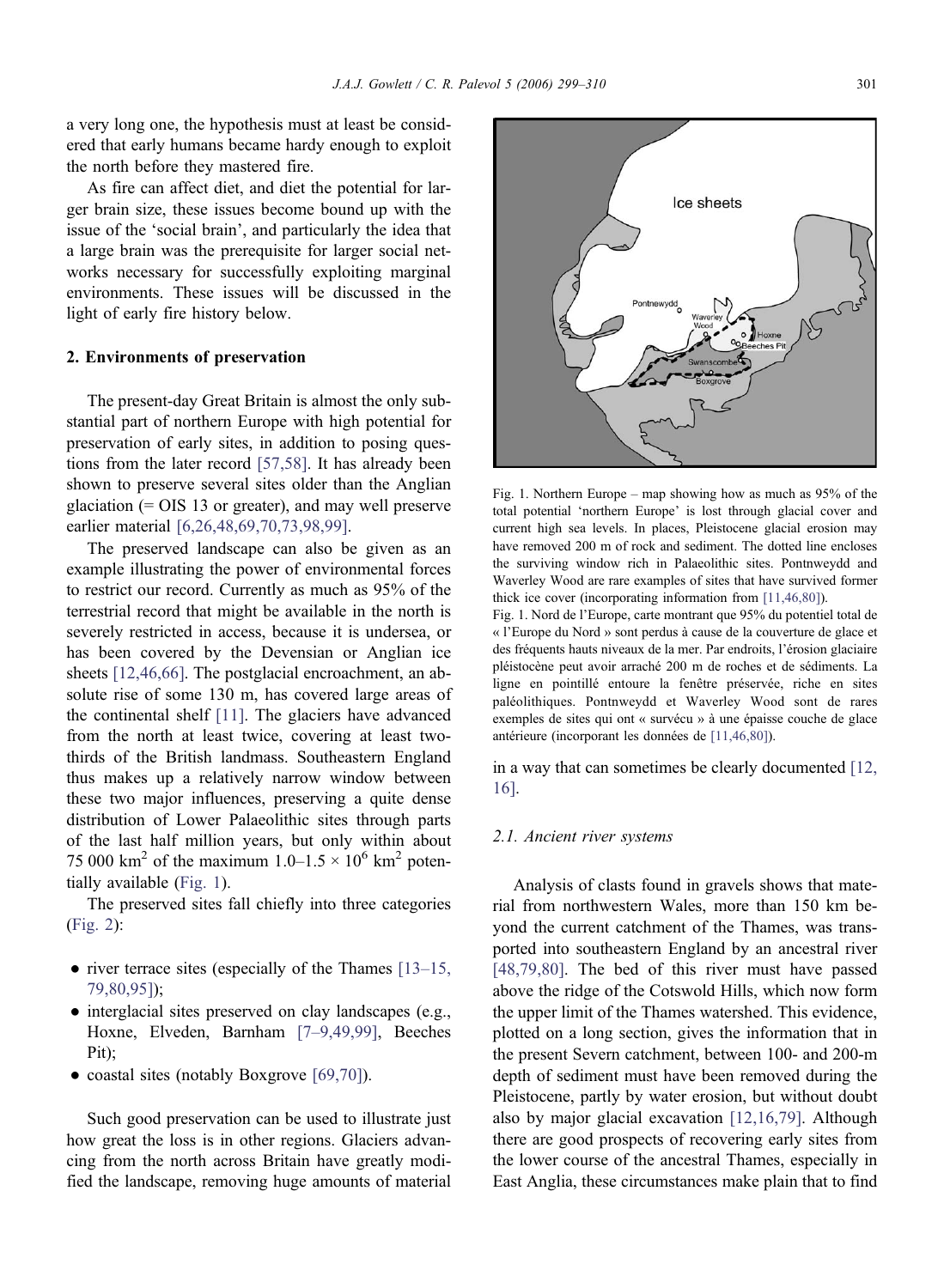<span id="page-3-0"></span>

Fig. 2. Britain and northwestern Europe: major sites in the context of palaeogeographic change. Arrows show the main axes of erosion which had destroyed former river systems by the end of OIS12. Coastlines are approximately as they may have been during OIS11 (incorporating data from [\[13,56,46,80\]\)](#page-9-0).

Fig. 2. Bretagne et Nord de l'Europe : sites principaux dans le contexte du changement paléogéographique. Les flèches montrent les principaux axes de l'érosion qui a détruit des systèmes fluviatiles antérieurs à la fin d'OIS 12. Les lignes de côte sont approximativement telles qu'elles devraient l'avoir été pendant le stade OIS 11 (incorporant les données de [\[13,46,56,80\]](#page-9-0)).

earlier sites upstream is an impossibility – only on some hillside might there be preserved some small patch of gravel at 300 or 400 m.

Geological research over the last fifteen years has shown that a second major river system flowed from west to east, about 100 km north of the Thames and roughly parallel to it (now usually known as the Bytham [\[79,80,48\]](#page-11-0)). Its course was finally sundered during the Anglian glaciation, when the large embayment of the Wash was created [\[16,46\]](#page-9-0). Some of Britain's oldest sites such as High Lodge and Warren Hill are situated alongside this river [\[5,71,72,99\],](#page-9-0) and current investigations have the prospect of finding the oldest sites in the whole system [\[86,99\].](#page-11-0)

The Anglian glaciation of about 450 ka, however, greatly levelled the pre-existing landscape, reducing the height of the chalk ridge from approximately 250 m, which it now reaches in the Luton area, southwest of the major ice extent, down to a level of about 100 m, often capped by 20 m of glacially derived clay – in effect the action of a giant bulldozer, which in places moved chalk blocks larger than houses [\[12 \(p. 239\)\].](#page-9-0) In East Anglia, the pocked and dimpled surface left after the final Anglian retreat created a landscape of ponds and lakes in the succeeding interglacial, giving preservation potential for many of the best known Palaeolithic sites belonging to Stage 11, including Hoxne, Barnham, Elveden [5,7–[9,49,56,83,99\]](#page-9-0) and Beeches Pit, mentioned below [35–[37,67,68\]](#page-10-0) (Fig. 2).

The current record therefore gives pointers to further preservation potential, in other regions. The site of Pontnewydd in North Wales shows that in exceptional circumstances a site can be preserved – in this case a cave which must have been later covered by several hundred metres of Devensian ice [\[4,38\].](#page-9-0) In the British midlands, Waverley Wood is an example similarly of deep burial, in this case under later glacial sediments [\[46,82\].](#page-10-0)

Recent studies across the English midlands show also that Middle Pleistocene river-system deposits may be more common than once thought; there is however only the thinnest scatter of archaeological finds. As flint is rare in the area, it appears that there was greater use of quartzite, which is far less distinctive to the untrained eye.

These various examples show the enormous potential for reduction of archaeological evidence in a highly erosional area. They have been emphasised to demonstrate the major effect that they can have on hypotheses, as in the case of fire use. In this respect, there is a sudden concentration of sites with early fire evidence around the period of the Middle Pleistocene 400 000 years ago. These are scattered far and wide in Europe, including Terra Amata, Grotte du Lazaret, Bilzingsleben, Schöningen, Menez Dregan, Vèrtesszöllös [\[39,47,](#page-10-0) 50–[53,59,87](#page-10-0)–90] and Beeches Pit.

These are generally taken to represent 'first appearance' of fire in the region, but a consequence of the reduction effect is that specific kinds of evidence, such as burning, which occur at a low frequency in the first place, can be so reduced in the sampling that their preservation becomes almost random.

# 3. Beeches Pit: Fire History

Beeches Pit provides one example of early fire-use in northern Europe [35–[37,67,68\]](#page-10-0). A Middle Pleistocene archaeological site in East Anglia, it lies close to the former course of the Bytham/Ingham river. The site lies on clays deposited within this valley by the Anglian glaciation, and is dated by TL, U-series, and palaeoenvironmental indicators to OIS11, with an age of about 400,000 years [\[15,35,37,68\]](#page-9-0). Preece et al. [\[68\]](#page-11-0) attribute first occupation of the site to an early phase of this long interglacial on grounds of stratigraphy and palaeoenvironmental evidence, especially of microfauna and molluscs.

A sequence of environmental change within the interglacial is preserved. The site represents a place, or set of localities, where early humans occupied the north bank of a pond, probably attracted by those features which so commonly recur in the record: freshwater springs, protec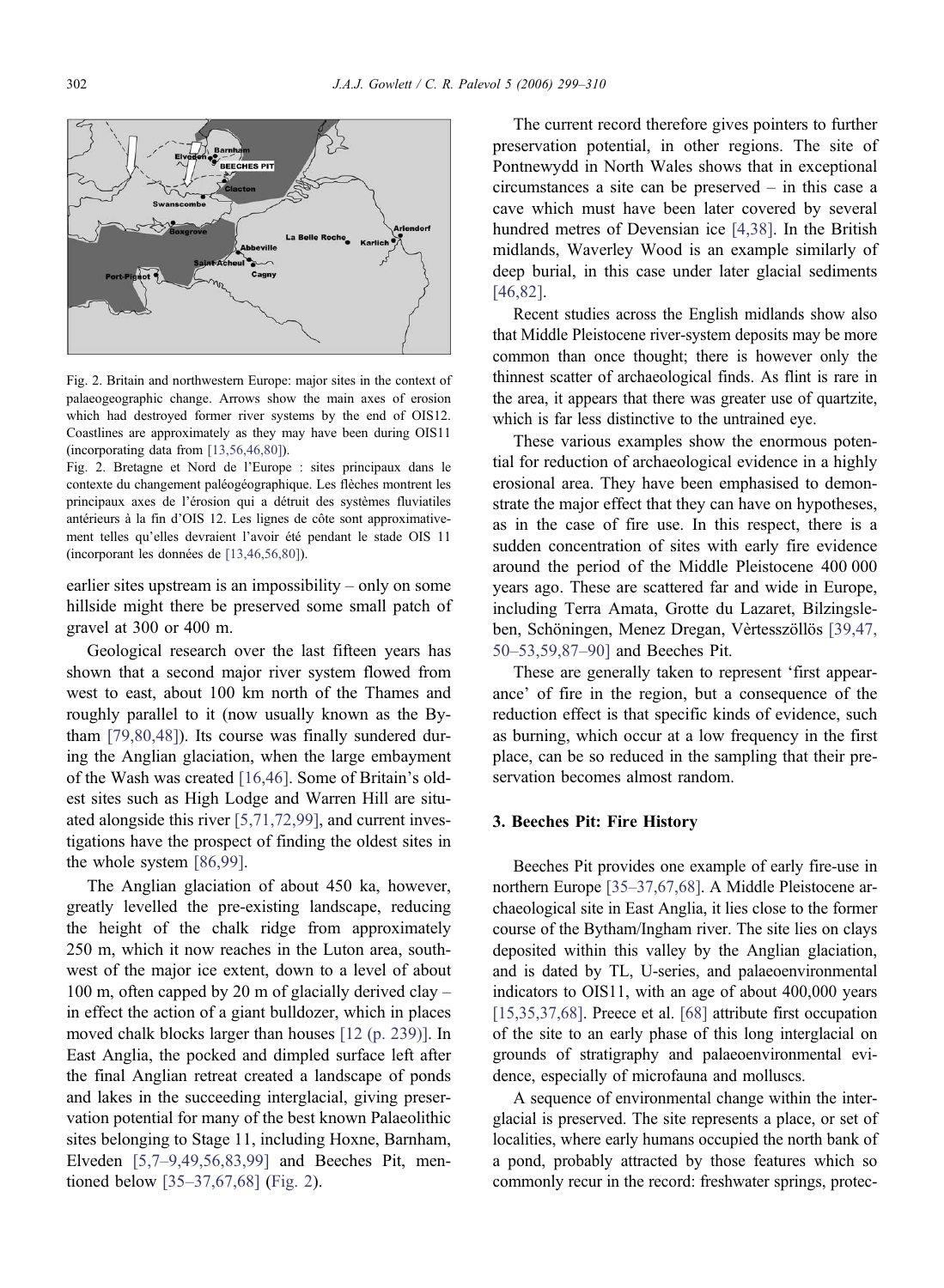<span id="page-4-0"></span>tion on one side by a water body, access to flint raw material, and perhaps to other resources. The presence of springs is attested by the local presence of tufa, mostly in the form of calcareous tufaceous clays. In this respect the site has some similarities of setting to Bilzingsleben and other interglacial sites in Germany.

In the local environment of Beeches Pit hominids were active in flint knapping, probably on numerous occasions. In Area AH, the lower stratigraphic occurrence, flint finds are ranged through more than 50 cm. A number of refitting sets have been found [\[35,37\]](#page-10-0) studied in detail by Hallos [\[40,41\],](#page-10-0) and providing data to show the slope of the sediments, and the limited disturbance. Large flint cobbles  $(\sim 20-30$  cm) were available locally. A number of these were used as cores, and sequences of flakes were struck from them, but often the cores were tested and rejected after one or two flakes.

Although flint was abundant, and a good deal of knapping took place, it was not intensive. Detailed studies have indicated that few bifaces were reduced in the area, and few retouched tools occur. Artefacts from primary flaking are densely distributed across the surfaces, but characteristic Acheulean hand-axes are rare, with about eight known from the site all together. Two of these come from an upper occurrence, Area AF.

Evidence of fire is commonplace on the site, in the first place, in burnt flints, often reddened and shattered. These served as the basis for TL dating of the site, and gave an indication of burning temperatures of over 400 °C in studies by Debenham (in [\[37\]\)](#page-10-0).

It was also found that there were sharply delimited features, around one metre across, which we interpret as hearths. Generally they have dark fills and are characterised by reddening of sediments underneath and/or at the margins.

#### 4. Main features on AH

In this area, the slope towards the pond was gentle, and the excavations uncover it across an area of approximately  $10 \times 8$  m. The north part of this area, further from the water, is a sloping surface of clays, probably deposited colluvially by surface flow, perhaps partly by water from springs. The front area closer to the water consists of much darker silty clays, which overlie areas of the lighter brown clay.

Within the front area, there was found to be a series of hearths, which can be traced in stratigraphic succession from a lowest point close to the pond margin to a highest point some four metres to the northwest, and about 30 cm



Fig. 3. Hearths in area AH at Beeches Pit. The arrow indicates the trend of the main series of refits, consisting of thirty pieces, and including two burnt flakes which had travelled forward into a hearth. Fig. 3. Foyers dans la zone AH à Beeches Pit. La flèche indique l'orientation de la principale série de réparations, consistant en 30 pièces et incluant deux écailles brûlées, qui avaient été déplacées dans un foyer.

higher (Figs. 3,4). The clay surfaces underlying the hearth fills have sometimes been rubefied by the burning.

# 4.1. The refit series

Artefacts form key evidence in the interpretation of the hearth zone. Several bifaces of varied forms were found in this region, together with a number of cores and much flaking debris [\[35,36,40\].](#page-10-0) It has been possible to conjoin some of the pieces, in some 20 sets. The largest set consists of about 30 pieces, scattered down-



Fig. 4. Photograph – hearths in Area AH at Beeches Pit. View looking east, showing 77–79E/89–92N, an area of 3 m by 2 m. Fig. 4. Photo de foyers dans la zone AH de Beeches Pit, vue vers l'est, dans la direction 77–79 E/89–92 N : une surface de 3 m sur 2.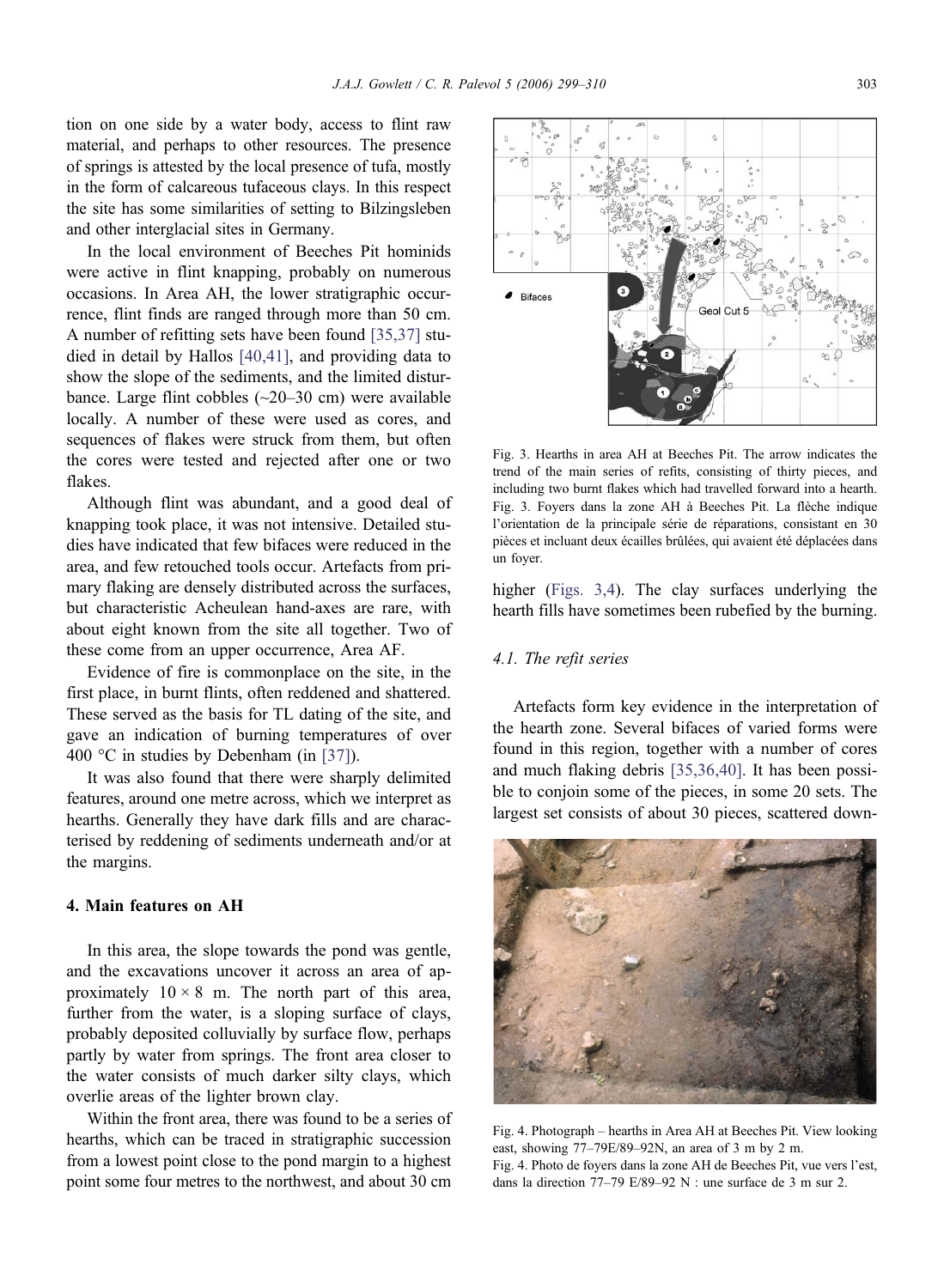slope along an axis from north to south, for 3–4 m, and across a width of about 2–3m([Fig. 3\)](#page-4-0).

The nucleus of the set was probably intended to become a biface. The knapping ended, however, when a major flaw became apparent in this piece, which was abandoned when it had a weight of ca. 1280 g, about three times the weight of the average biface on the site. Two flakes from this series of refits fell forward and became burnt in a hearth, thus providing an exceptional association between an individual's knapping and a fire [\[37,41\].](#page-10-0) It may never be known whether this individual interacted with others around the fire, but the presence of several bifaces of varied forms [\[41\]](#page-10-0) suggests the possibility.

# 5. The evidence of area AF

Complementary evidence is preserved from area AF, around 20 m to the west. Here the archaeological remains overlie a bank of calcareous clay or tufa, which runs from the upper part of AH, indicating that the entire AF sequence dates from somewhat later in the interglacial. Further fire evidence is preserved, at two levels. In the lower, a 'pastille' of reddened sediments is preserved, associated with burnt flint. It is slightly more than 1 m across, and appears to have tilted through soilcreep. It is taken to represent a hearth similar to those in AH, but set on a steeper bank. At a somewhat higher level is evidence of a wider spread of organic and burnt material (unit 6), which mantles the slope. Its source area has been eroded away. Within it are two small hand-axes in fine condition, separated by just 30 cm, and confirming continued human presence [\[34,36,37\].](#page-9-0)

# 6. Interpretation of the Beeches Pit evidence

Beeches Pit preserves a series of hearths, some separated at two stratigraphic levels, all in similar context near the edge of a pond or water body. In the Beeches Pit type of setting, the attraction seems to have been the availability of fuel on one side, and water on the other, separated perhaps by a band of open strandline. Similar settings by ponds survive in hollows created as kettle holes or by outwash during the last Wurm or Devensian glacial (thousands are present in northwestern England), and they suggest that deadwood was often available in such local positions, partly because of seasonal rises and falls in water levels.

The large tails of burnt material at Beeches Pit, if correctly interpreted, suggest that fires were burnt through prolonged periods, perhaps continuously. If hominids had not yet mastered fire kindling methods, then

this would be the only means of sustaining fire, most easily done close to 'tethered' resources as considered by Potts [\[65\].](#page-11-0)

Modern evidence indicates that in any one area, forest fires are rare, with return times in the range 10–300 years or more [\[42,45,61,92\]](#page-10-0). Fires along water courses are rarer again, giving further support to the idea that there was human control when it features in such contexts. Some modern studies of human population distribution in temperate environments, however, indicate a strong preference for settlement along water courses in low lying valleys [\[92\].](#page-11-0) At Beeches Pit, the combination of freshwater springs and local raw material source would add to the attraction of the position – factors somewhat similar to those known at Schoningen, Bilzingsleben and elsewhere.

In summary, the local evidence from Beeches Pit, as described by Gowlett et al. [\[35,37\]](#page-10-0) presents these features, which also seem consistent with other Middle Pleistocene fire occurrences:

- large fires, ca. one metre across;
- repeated fires of long duration;
- high temperatures of burning [\[64\]](#page-10-0);
- association with bone fragments;
- selected location:
- structured relationship with artefact finds (stone knapping).

These features indicate a carefully organised social setting, not necessarily analogous to any modern pattern of fire use.

# 7. Discussion: fire and social capability

Climate change, and human interactions with it are the theme of the Colloquium. In the North of Europe, there have been huge climatic changes through the Pleistocene, many times over [\[43,44,81\]](#page-10-0), and it seems indubitable that these created selection pressures which have played a major part in human evolution, for example in relation to the role of fire.

Major uncertainties nevertheless remain over the nature and significance of the fire record. This paper concentrates on considering and if possible deciding between two hypotheses. Material to these is the fire evidence from Beeches Pit, which is very like that in some Middle Palaeolithic caves, such as Abric Romani [\[62,93\],](#page-10-0) and much other evidence from other open sites] [\(Fig. 5\)](#page-6-0). It provides a clue that there was an entrenched long-term pattern of fire-use in the Middle Pleistocene,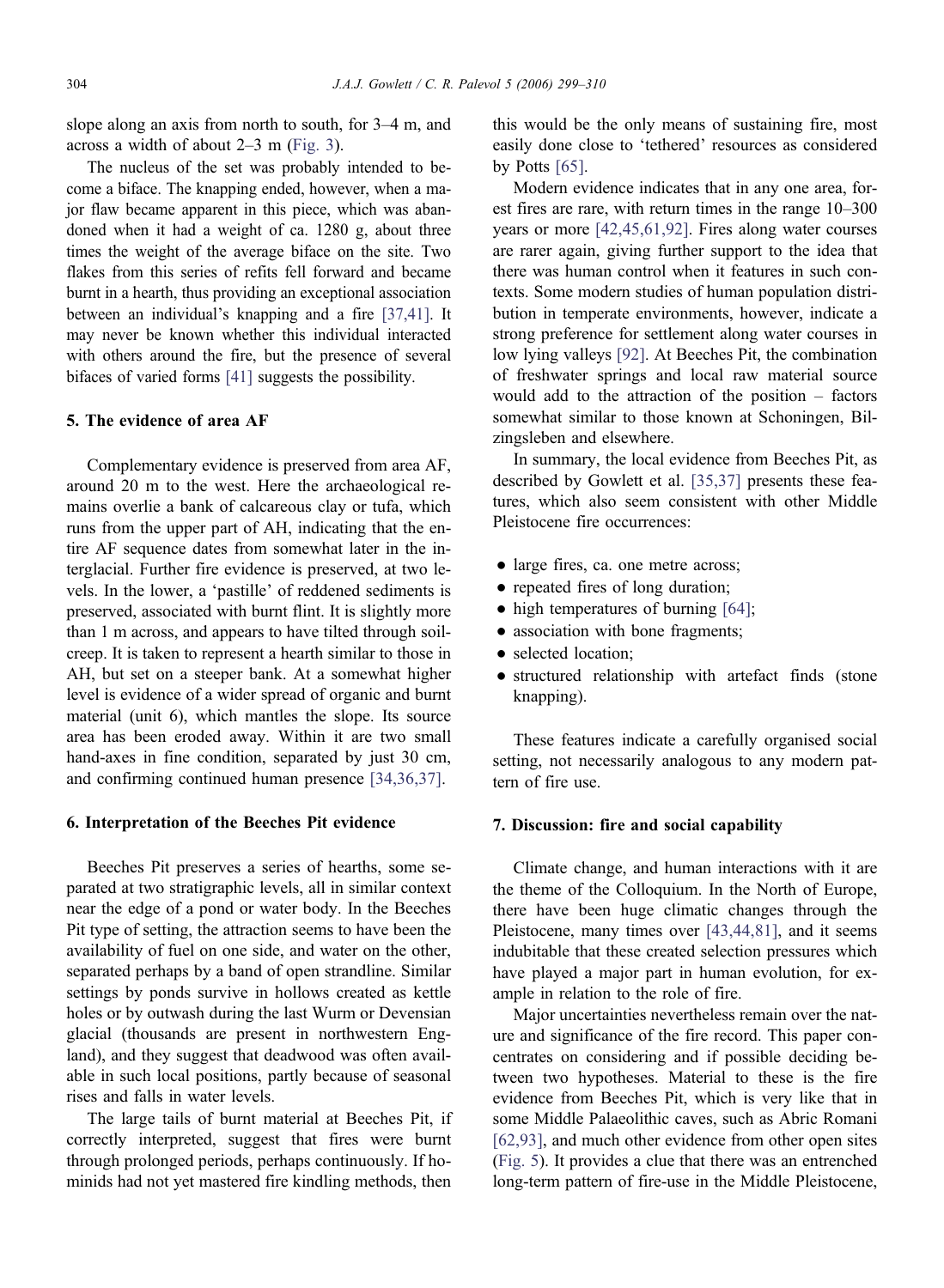<span id="page-6-0"></span>of which we understand only some aspects at present. Why do we not find sites such as Beeches Pit at earlier dates in northern Europe?

*Hypothesis 1* is that there were such sites, perhaps from the time of the earliest colonisation (~1 Ma or more?) – and that fire use of this nature is a necessity of human occupation in the north – but that our chance of sampling them is very remote.

Hypothesis 2 is that such fire-use sites indicate a major advance in human social and intellectual capabilities which came only about 400 000 years ago, and which greatly extended human capacity to occupy the North.

To evaluate this restricted issue it seems that in fact we need to examine the earlier long period of potential occupation and fire use, much as Stiner has done for carnivory [\[84\].](#page-11-0) As an artificial convenience the phases can be laid out as:

- $\bullet$  (a) early period of possible fire use, 1.7–0.5 Ma;
- (b) Middle Pleistocene fire use perhaps not on modern model, ca. 0.5–0.05 Ma;
- (c) Late Pleistocene fire use in varied patterns, ca. 40 000 BP onwards.

The answers are unlikely to come entirely from Europe, bearing in mind that only a handful of earlier fire sites are generally accepted anywhere [\[94\],](#page-11-0) with Gesher Benot Ya`aqov in Israel offering some of the most suggestive evidence of hearths at a date of ca. 700 000 [\[30\].](#page-9-0) Earlier examples in Africa such as Chesowanja at 1.4 million cannot now be ruled out [\[32\],](#page-9-0) given our



#### **Hearth/Foyer**

Fig. 5. A model for the pattern of fire use at Beeches Pit, and possibly other Middle Pleistocene open sites.

Fig. 5. Modèle de configuration pour l'utilisation du feu à Beeches Pit, et d'autres sites ouverts possibles du Pléistocène moyen.

knowledge that hominids were already widely dispersed across temperate zones at this stage [\[24,31\]](#page-9-0).

On balance, even in a state of great uncertainty there seem to be several reasons for hypothesising some fire use in the north at early periods:

- general dietary models [\[96,97\];](#page-11-0)
- extent of carnivory [\[84\]](#page-11-0);
- extent of seasonality [\[18\]](#page-9-0).

Granted that colonisation is a complex process [\[10,](#page-9-0) [18,28\],](#page-9-0) north of latitude 40° even occupation in most favourable conditions requires a developed adaptation geared to bridging a gap of energy budget and resources through the winter months.

The intensity of geological erosion underlined above is a further major issue in assessing chances of preservation, and whether the apparent 400 000-year fire threshold in Europe is a real one. Since there are no major site complexes older than 500 000 (in the sense of Olorgesailie, Isimila or Kilombe in Africa), and since Middle Pleistocene fire appears to have been used only in particular settings which are rarely preserved, the chances of earlier fire evidence being known in the North are extremely small. Although this is negative evidence, it could be said that there is positive evidence for expecting the current position.

Overall these factors appear to argue in favour of Hypothesis 1 – there is early fire evidence elsewhere in the world, which can be linked with hypotheses about fire and dietary change [\[96,97\];](#page-11-0) there was massive glacial activity in the North, such that preservation opportunities are very poor in deep time; and the nature of Middle Pleistocene fire use seems to have been so restricted when it does occur, that sampling chances are further reduced.

This analysis appears to argue contra Rolland [\[77\]](#page-11-0), who postulates a linked first appearance of domestic fire and home-bases at about 400 000. It remains possible, or likely, however, that developments in human ability to control fire had major importance in connection with changes of brain size at 500 000–300 000, which can be seen as one facet of a co-evolution with network size and language evolution [\[19\]](#page-9-0). Recent study of auditory canals of Homo heidelbergensis from Atapuerca provides suggestive independent evidence that language was present at this time [\[55\]](#page-10-0).

The social brain hypothesis allows us some independent view of the development of social (and to an extent technical) adaptations. It asserts that the larger brains are linked with larger social network sizes, which impose larger 'managing' loads on the brain [\[20,22\].](#page-9-0) The costs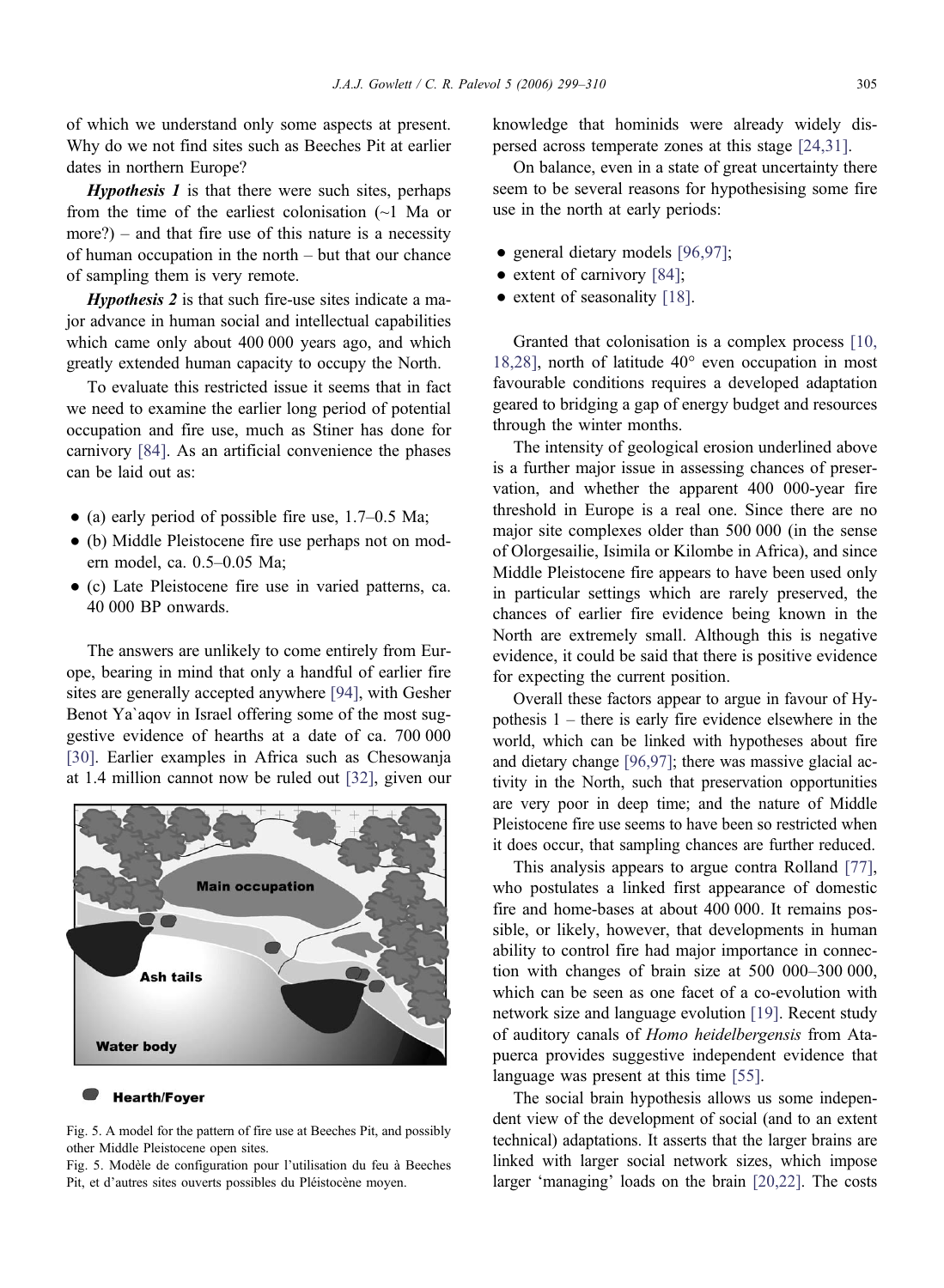of such larger brains may be met, to an extent, by the combination of higher grade diet and a reduced gut [\[3\],](#page-9-0) which are facilitated through preparation of food by cooking. These factors stress the potential importance of fire in a co-evolution of higher abilities [\[19\].](#page-9-0) That importance is reinforced by fire's propensity to provide technical support at times of change and in marginal situations.

To gain a detailed view of changes in brain size from the fossil hominid evidence is difficult in view of the fragmentary finds, but from the evidence of Atapuerca and Ceprano there are grounds for thinking that Homo with cranial capacity of c. 1000 cc was already present in Europe  $\sim$  1.0–0.8 Ma, possibly though not certainly the ancestor of Homo heidelbergensis [\[54,85,29\]](#page-10-0). Overall a doubling in brain size from about  $700 \text{ cm}^3$  at 1.7 Ma to  $1400 \text{ cm}^3$  at 0.2 Ma is attested, with particularly fast change renewing around 500 000 [\[1\],](#page-9-0) and not accounted for by change in body size. These changes must have major social significance, but their relationship with fire-evidence is not plain for early periods. The limitation lies mainly in our current inability to devise a convincing developmental model for fire use – to postulate a simple 'proto-fire-use' is rather similar to postulating 'proto-language' and tends to reduce to a declaration of expectation such as 'opportunistic and limited to the most manageable of circumstances'.

The preserved fire evidence does however gives hints of relevant factors, and documentation of these is progressing rapidly. In particular, there is a very strong pattern to the first Middle Pleistocene evidence, as at Beeches Pit (Fig. 6), which may distinguish it from earlier fire use. On initial evidence, the Middle Pleistocene fire pattern in Europe may also be different from that associated with the last 40 000 years. It is characterised by:

- fire only in select contexts caves and channel banks;
- quite large fires at high temperatures maintained over long periods;
- probability that fuel and animal resources are transported into sites.

Judging by the similarities of various sites, this pattern may have been maintained from the times of Homo heidelbergensis through to the Neanderthals.

A tentative hypothesis or scenario to be put here combines several possibilities. First, it suggests that fire use became advantageous at an early date, for reasons of adaptation to climate, and extension of diet, but that perhaps early humans could control it only in particular



Other important /Early Middle Pleistocene sites

Some Middle Pleistocene sites with prominent burning evidence

Fig. 6. Beeches Pit and some other Lower/Middle Pleistocene sites in Europe, with evidence of burning.

Fig. 6. Beeches Pit et d'autres sites du Pléistocène inférieur/moyen en Europe, présentant des traces de calcination.

circumstances. This would explain why so many early sites have no fire evidence, including for example Boxgrove. It would explain why so many sites dating later than attested fire traces also lack evidence. Support for such a possibility is given by landscape studies on the Somme, which suggest that particular landscape situations were favoured for highly specific activities, sometimes over very long periods of time [\[91\]](#page-11-0).

In the case of fire, it appears that one favoured setting was the relatively quiet and protected zone of water edges, perhaps particularly where there was a slope down to the water. This is the setting seen at Beeches Pit, and perhaps Schoningen and Bilzingsleben [\[52,53,](#page-10-0) [89,90\].](#page-10-0) The other main setting would be in the differently protected environment of caves and rockshelters, as at the later Abric Romani [\[62,93\]](#page-10-0), and in many other earlier and later shelters, including Menez Dregan and the Grotte du Lazaret [\[39,50,59\].](#page-10-0)

Next, a key point in considering the questions of human capability and co-evolution of its facets is the cost of technology. It is evident that through the Pleistocene hominids invested heavily in stone technology, gaining in return high rewards at relatively low risk. If kindling had not been mastered, fire would similarly offer benefits in return for a major investment of effort in fuel procurement. In optimum climate conditions, risks would also be low. In extreme cold conditions, however, fire is quite different from some other technologies: it gives the highest return in circumstances of highest risk: if it should fail, the results are disastrous.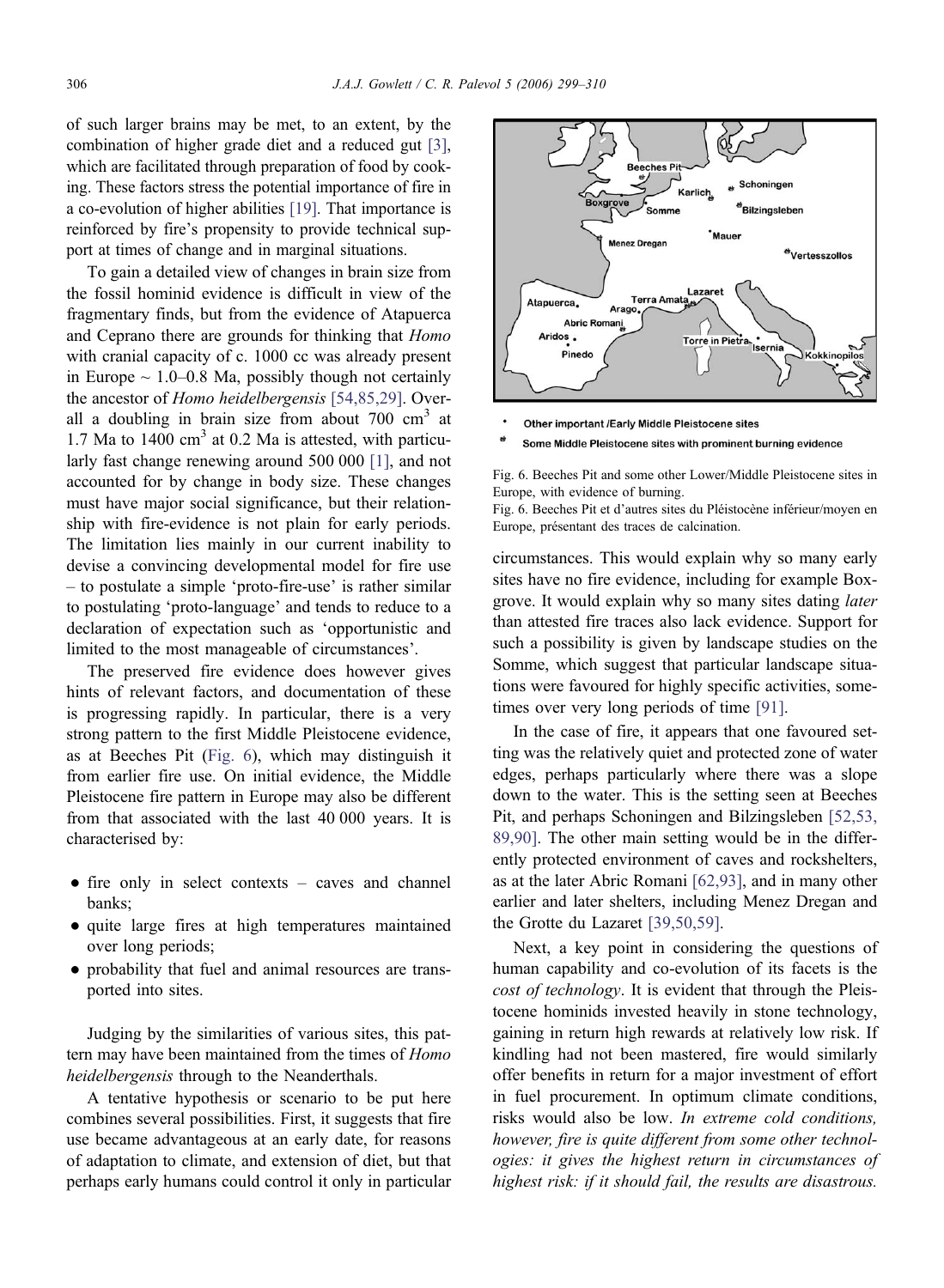In Europe, we first see fire in temperate conditions, but this need not mean that a solution to the high risk problem had been found in such conditions. We do know that the problem had been effectively solved by 40 000 BP, as shown by the presence of sites north of the arctic circle in extreme cold conditions [\[33,63\].](#page-9-0) It is therefore possible that the type of fire pattern mentioned above was shaped by human response to the major glaciations that occur in Europe from about 700 000 onwards. The pattern probably required some division of labour, both to sustain fires, and to bring in fuel [\[81\].](#page-11-0) Greater selective pressures may have led to niche broadening, so that a similar robust pattern could be advantageous both in very cold conditions, and in temperate closed-vegetation conditions, as in OIS11.

In any case, the high investments required by the fire pattern as observed at Beeches Pit suggest the need for a strong local social network of the kind discussed by Gamble [\[27,28\].](#page-9-0) The pattern is interpreted here as suggesting that fire could not be kindled. If the interpretation is correct (which is not sure), then once lost, fire could only be replenished by network links, or by gaining fire from lightning strikes. A consequence is that hominids would probably need to bring in fire, both to water-edge sites and cave sites. Darwin appreciated that early humans would be aware of fire from lightning strikes [\[17\]](#page-9-0). The possibility sounds happenstance until we consult modern forest management records, which indicate a systematic density of around 3 strikes per square kilometre per year in temperate environments [\[61,92\].](#page-10-0)

For systematic fire use in such circumstances, a strong social network would be necessary both for sustaining a fire alongside other subsistence activities and for managing the use of fire through replenishment. Arguably it would be in the most extreme conditions that the network would be at a premium, and it is here too that fire could play its most crucial role. Perhaps this would be expressed the most by capacity to survive in marginal environments at very low population densities, a situation which – if present-day hunters and gatherers can be used as a guide – requires fission and fusion of bands across large distances, and in turn brains which are organised to handle such variations in group size [\[100\].](#page-11-0)

# 8. Conclusion

In addition to an example providing new evidence of humanly-controlled burning on the Middle Pleistocene site of Beeches Pit, some possible explanations have been given for the patterns of early fire use, and their accordance with current findings in northern Europe.

Standing back from the detail, it seems clear that the earliest hominids to exploit the north still had small brains  $(600-800 \text{ cm}^3)$ , and that by half a million years ago they had been succeeded by generally more modern, if still robustly built, humans with larger brains. Such Homo heidelbergensis grade hominids were formidable in body strength, but overlap in brain size with fully modern humans, even near the beginning of another phase of rapid brain growth (0.5–0.3 Ma). All these hominids could have benefited from fire in numerous ways, but at present there are no effective means of modelling the nature of earliest fire-use. The selection pressures of early northern environments may have been a greater stimulus towards fire-use than more southerly climes which provide fuller evidence. Fire's scarcity or absence in the early northern record may therefore be the product of erosional factors of which we have positive evidence, and of the apparent restriction of fire use to highly specific locales.

The social brain hypothesis provides a useful parallel framework for modelling, postulating that larger brains are linked with larger social network sizes, which provide ecological and other advantages, but impose heavy 'management' loads. As the costs of the larger brains need to be met, partly through the combination of high grade diet and reduced gut [\[3\]](#page-9-0), fire clearly enters the equation through its role in cooking (as well as reducing energy loss). Fire-use itself has high costs and sometimes high risks, particularly if means of kindling and replenishment are limited, and thus provides evidence that it repaid such costs. In that context, by the Middle Pleistocene at least, fire can be seen as a particular aid to and component of networking, a kind of lubricant, necessitating a broader logistical framework of supporting knowledge and social links but also establishing social focus both on the small scale (the group around a hearth), and the large scale.

#### Acknowledgements

Thanks are due to the British Academy for major support of the field project and current support in the Centenary Research Project; AHRB gave support to final fieldwork and processing of finds; also the University of Liverpool, and Forest Entreprise; also to J. and M.-G. Browning; to J. Hallos, R. Preece, D. Bridgland, S. Lewis, S. Parfitt, and N. Debenham, Investigation in the British Palaeolithic has been greatly stimulated by collaborative research such as the English Rivers Project [\[26,99\]](#page-9-0) and the current AHOB project [\[86\]](#page-11-0).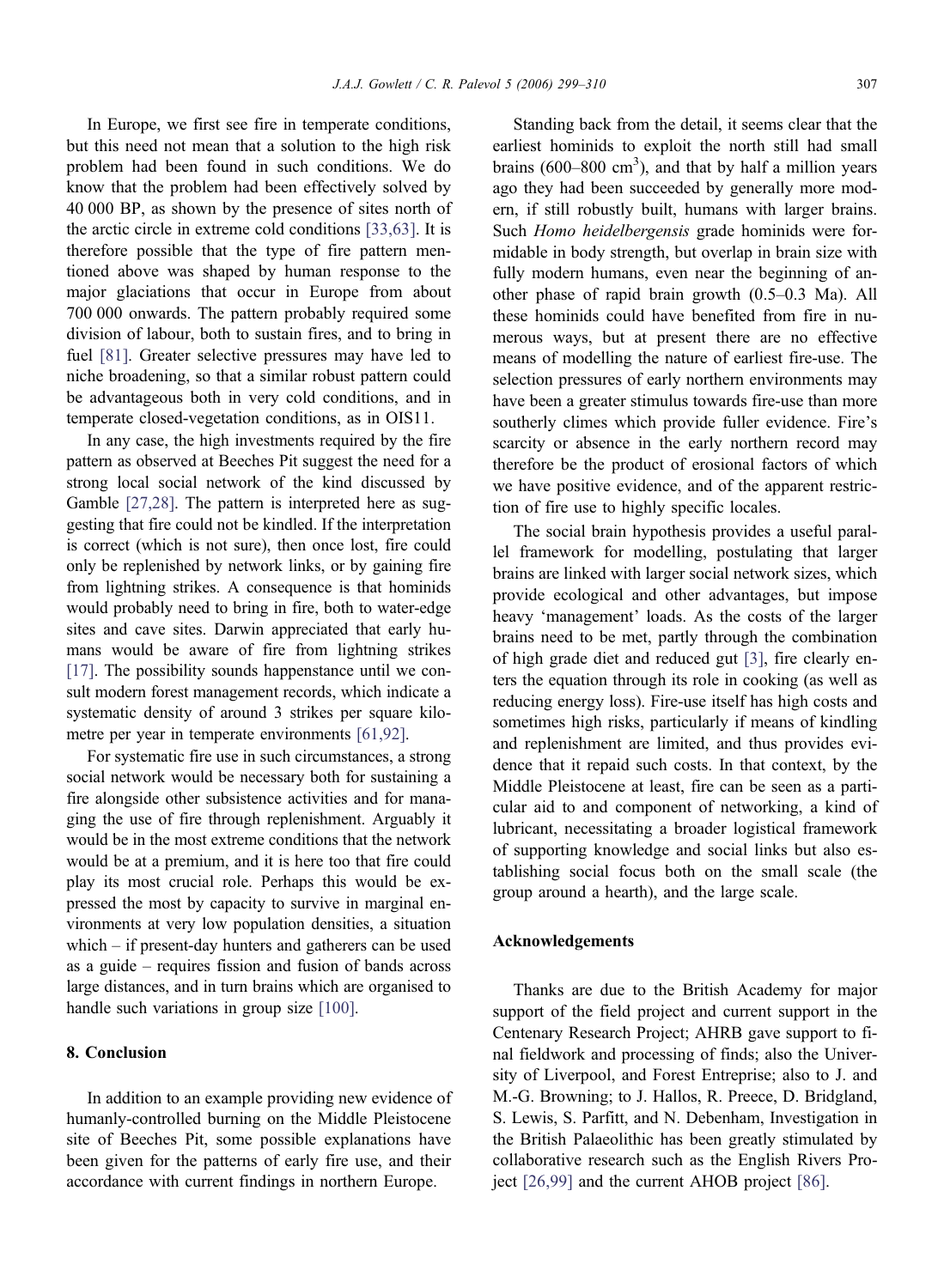# <span id="page-9-0"></span>References

- [1] L.C. Aiello, Hominine preadaptations for language and cognition, in: P.A. Mellars, K. Gibson (Eds.), Modelling the early human mind, McDonald Institute Monograph Series, Cambridge, 1996, pp. 89–99.
- [2] L.C. Aiello, R.I.M. Dunbar, Neocortex size, group size, and the evolution of language, Curr. Anthropol. 34 (1993) 184– 193.
- [3] L.C. Aiello, P. Wheeler, The expensive tissue hypothesis: the brain and the digestive system in human and primate evolution, Curr. Anthropol. 36 (1995) 199–221.
- [4] S.H.R. Aldhouse-Green, Pontnewydd Cave, Wales; A Later Middle Pleistocene Hominid and Archaeological Site, in: J.M. Bermudez, et al. (Eds.), Human Evolution in Europe and the Atapuerca Evidence, Junta De Castilla Y León, 1995, pp. 37–55.
- [5] N.M. Ashton, D.Q. Bowen, J.A. Holman, C.O. Hunt, B.G. Irving, R.A. Kemp, S.G. Lewis, J. McNabb, S. Parfitt, M.B. Seddon, Excavations at the Lower Palaeolithic Site at East Farm, Barnham, Suffolk, 1989–92, J. Geol. Soc. Lond. 151 (1994) 599–605.
- [6] N.M. Ashton, J. Cook, S.G. Lewis, J. Rose (Eds.), High Lodge. Excavations by G. de. G. Sieveking, 1962–1968 and J. Cook, 1988, British Museum Press, London, 1992.
- [7] N.M. Ashton, S.G. Lewis, D.H. Keen, S. Parfitt, Excavations at Elveden, Suffolk (Tl 809804), in: S.G. Lewis, C.A. Whiteman, R.C. Preece (Eds.), The Quaternary of Norfolk & Suffolk: Field Guide, Quat. Res. Assocs., London, pp. 177–183.
- [8] N.M, Ashton, S.G, Lewis, S, Parfitt (Eds.), Excavations at the Lower Palaeolithic site at East Farm, Barnham, Suffolk 1989– 1994, British Museum Occasional Paper 125, London, 1998.
- [9] N.M. Ashton, S.G. Lewis, S. Parfitt, I. Candy, D. Keen, R. Kemp, K. Penckman, G. Thomas, J. Whittaker, Excavations at the Lower Palaeolithic Site at Elveden, Suffolk, UK, Proc. Prehist. Soc. (in press).
- [10] O. Bar-Yosef, A. Belfer-Cohen, From Africa to Asia early dispersals, Quat. Int. 75 (2001) 19–28.
- [11] J.-F. Bourillet, J.-Y. Reynaud, A. Baltzer, S. Zaragosi, The Fleuve Manche: the submarine sedimentary features from the outer shelf to the deep-sea fans, J. Quat. Sci. 18 (3–4) (2003) 261–282.
- [12] G.S. Boulton, A.S. Jones, K.M. Clayton, M.J. Kenning, A British ice-sheet model and patterns of glacial erosion and deposition in Britain, in: F.W. Shotton (Ed.), British Quaternary Studies: Recent Advances, Clarendon Press, Oxford, UK, 1977, pp. 231–246.
- [13] D.R. Bridgland, Quaternary River Terraces as a framework for the Lower Palaeolithic Record, in: C.S. Gamble, A.J. Lawson (Eds.), The English Palaeolithic Reviewed, Trust For Wessex Archaeology, Old Sarum, UK, 1996, pp. 23–39.
- [14] D.R. Bridgland, The Pleistocene history and early human occupation of the River Thames Valley, in: N.M. Ashton, F. Healy, P. Pettitt (Eds.), Stone Age Archaeology. Essays In Honour of John Wymer, Oxbow Monograph 102, Oxford, 1998, pp. 29–37.
- [15] D.R. Bridgland, S.G. Lewis, J.J. Wymer, Middle Pleistocene stratigraphy and archaeology around Mildenhall and Icklingham, Suffolk: A report on a Geologists' Association Field Meeting, 27 June 1992, Proc. Geol. Assoc. 106 (1995) 57–69.
- [16] K. Clayton, The landform changes brought about by the Anglian glaciation, in: S.G. Lewis, C.A. Whiteman, R.C. Preece

(Eds.), The Quaternary of Norfolk & Suffolk: Field Guide, Quat. Res. Assoc., London, 2000, pp. 55–60.

- [17] C. Darwin, The descent of man and selection in relation to sex, John Murray, London, 1871.
- [18] R. Dennell, Long and short chronologies: how continuous is the Early Pleistocene record for hominids outside East Africa?, J. Hum. Evol. 45 (2003) 421–440.
- [19] R. Dunbar, Coevolution of neocortex size, group size and language in humans, Behav. Brain Sci. 16 (1993) 681–735.
- [20] R.I.M. Dunbar, Grooming, Gossip and The Evolution of Language, Faber Faber & Harvard University Press, Harvard, 1996.
- [21] R. Dunbar, Determinants of group size in primates: a general model, in: G. Runciman, J. Maynard Smith, R. Dunbar (Eds.), Evolution of culture and language in primates and humans, British Academy Press, London, 1996, pp. 33–57.
- [22] R. Dunbar, The Social Brain Hypothesis, Evol., Anthropol. 6 (1998) 178–190.
- [23] L. Gabunia, A. Vekua, D. Lordkipanidze, C.C. Swisher, R. Ferring, A. Justus, M. Nioradze, M. Tvalchrelidze, S.C. Antón, G. Bosinski, O. Jöris, M.-A. de Lumley, G. Majsuradze, A. Mouskhelishvili, Earliest Pleistocene hominid cranial remains from Dmanisi, Republic of Georgia: taxonomy, geological setting, and age, Science 288 (2000) 1019–1025.
- [24] L. Gabunia, S.C. Antón, D. Lordkipanidze, A. Vekua, A. Justus C.C. Swisher III, Dmanisi and dispersal, Evol. Anthropol. 10 (2001) 158–170.
- [25] C.S. Gamble, The Palaeolithic Settlement of Europe, Cambridge University Press, Cambridge, 1986.
- [26] C.S. Gamble, Hominid Behaviour in the Middle Pleistocene: an English perspective, in: C.S. Gamble, A.J. Lawson (Eds.), The English Palaeolithic reviewed, Trust for Wessex Archaeology, Old Sarum, UK, 1996, pp. 63–71.
- [27] C.S. Gamble, Raw materials, technology and variability in Middle Pleistocene Europe, Evolucion humana en Europa y los yacimientos de la Sierra de Atapuerca, Actas 2 (1996) 387–402.
- [28] C.S. Gamble, The Palaeolithic Societies of Europe, Cambridge University Press, Cambridge, 1999.
- [29] W.H. Gilbert, T.D. White, B. Asfaw, Homo erectus, Homo ergaster, Homo 'cepranensis', and the Daka Cranium, J. Hum. Evol. 45 (2003) 255–259.
- [30] N. Goren-Inbar, N. Alperson, M.E. Kislev, O. Simchoni, Y. Melamed, A. Ben-Nun, E. Werker, Evidence of hominin control of fire at Gesher Benot Ya`Aqov, Israel, Science 304 (2004) 725–727.
- [31] J.A.J. Gowlett, The frameworks of early hominid social systems: how many useful parameters of archaeological evidence can we isolate?, in: J. Steele, S. Shennan (Eds.), The Archaeology of Human Ancestry: Power, Sex and Tradition, Routledge, London, 1996, pp. 135–183.
- [32] J.A.J. Gowlett, Lower and Middle Pleistocene archaeology of the Baringo Basin, in: P. Andrews, P. Banham (Eds.), Late Cenozoic environments and hominid Evolution: a tribute to Bill Bishop, Geological Society, London, 1999, pp. 123–141.
- [33] J.A.J. Gowlett, Out in the cold, Nature 413 (2001) 33–34.
- [34] J.A.J. Gowlett, Seeking the Palaeolithic individual in East Africa and Europe during the Lower–Middle Pleistocene, in: C.S. Gamble, M. Porr (Eds.), The hominid individual in context: archaeological investigations of Lower and Middle Palaeolithic landscapes, locales and artefacts, Routledge, London, 2005, pp. 50–67.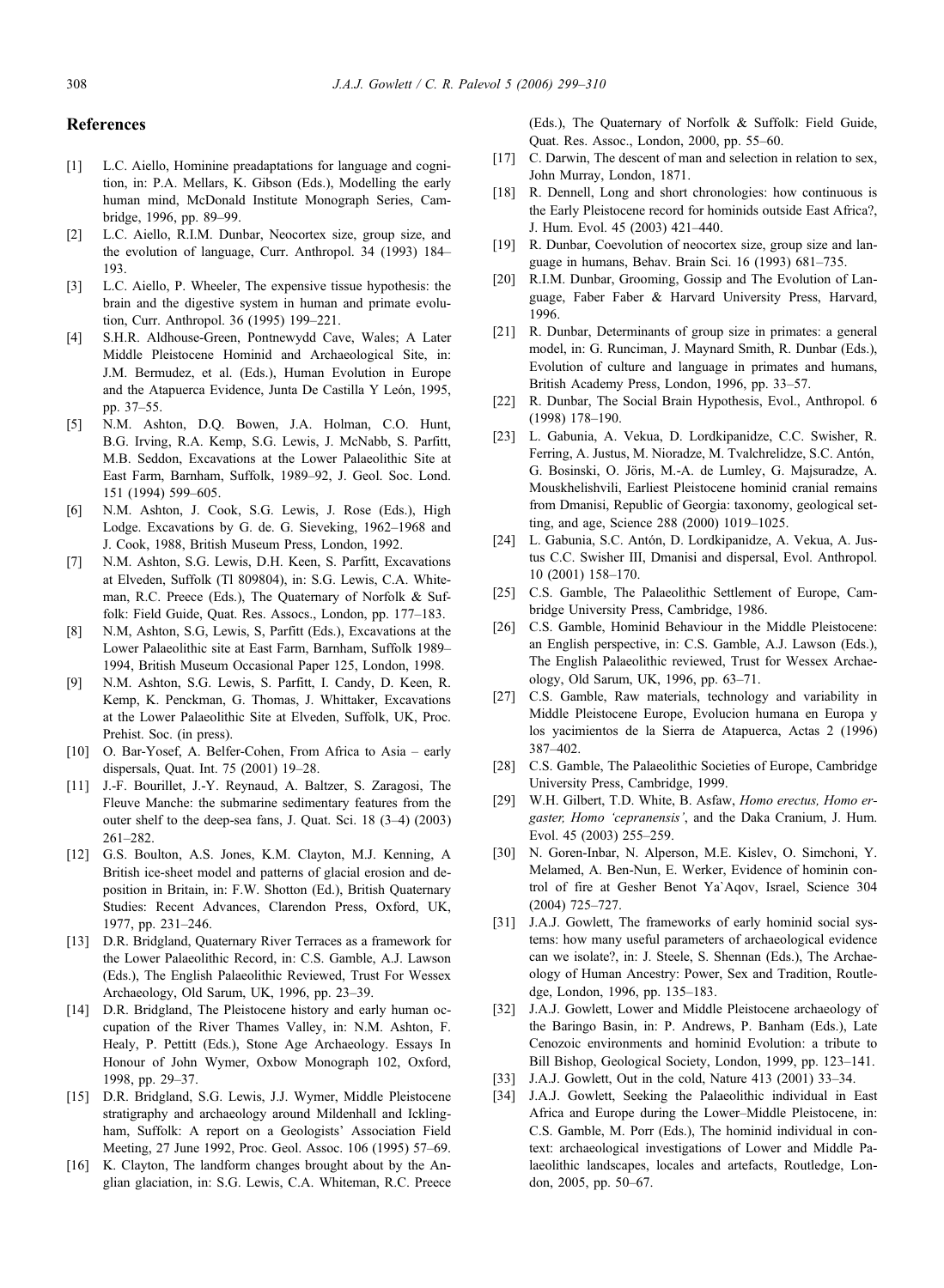- <span id="page-10-0"></span>[35] J.A.J. Gowlett, J.C. Chambers, J. Hallos, T.R.J. Pumphrey, Beeches Pit: first views of the archaeology of a Middle Pleistocene site in Suffolk, UK, in European context, Anthropol. Brno 36 (1998) 91–97.
- [36] J.A.J. Gowlett, J. Hallos, Beeches Pit: overview of the archaeology, in: S.G. Lewis, C.A. Whiteman, R.C. Preece (Eds.), The Quaternary of Norfolk & Suffolk: Field Guide, Quaternary Research Association, London, 2000, pp. 197–206.
- [37] J.A.J. Gowlett, J. Hallos, S. Hounsell, V. Brant, N.C. Debenham, Beeches Pit – Archaeology, assemblage dynamics and early fire history of a Middle Pleistocene site in East Anglia, UK, J. Eurasian Prehist. 3 (2) (2006) (in press).
- [38] H.S. Green, C.B. Stringer, S.N. Collcutt, A.P. Currant, J. Huxtable, H.P. Schwarcz, N. Debenham, C. Embleton, P. Bull, T.I. Molleson, R.E. Bevins, Pontnewydd Cave in Wales—A new Middle Pleistocene hominid site, Nature 294 (1981) 707–713.
- [39] B. Hallegouët, S. Hinguant, A. Gebhardt, J.-L. Monnier, Le Gisement paléolithique inférieur de Ménez-Dregan 1 (Plouhinec, Finistère), premiers résultats des fouilles, Bull. Soc. Préhist., Fr. 89 (1992) 77–81.
- [40] J. Hallos, Artefact dynamics in the Middle Pleistocene: implications for hominid behaviour, in: E.A. Walker, F. Wenban-Smith, F. Healy (Eds.), Lithics in action: Papers from the Conference Lithic studies in the year 2000, Oxbow Books, Oxford, 2004, pp. 26–38.
- [41] J. Hallos, Fifteen minutes of fame: exploring the temporal dimension of Middle Pleistocene lithic technology, J. Hum. Evol. 49 (2) (2005) 155–179.
- [42] M.A. Hemstrom, J.F. Franklin, Fire and other disturbances of the forests in the Mount Rainier National Park, Quat. Res. 18 (1982) 32–51.
- [43] J. Imbrie, A. Berger, E.A. Boyle, S.C. Clemens, A. Duffy, W.R. Howard, G. Kukla, J. Kutzbach, D.G. Martinson, A. Macintyre, A.C. Mix, B. Molfino, J.J. Morley, L.C. Peterson, N.G. Pisias, W.L. Prell, M.E. Raymo, N.J. Shackleton, J.R. Toggweiler, On the structure and origin of major glaciation cycles, Part 2. The 100 000-year cycle, Paleoceanography 8 (6) (1993) 699–735.
- [44] S.J. Johnsen, D. Dahl-Jensen, N. Gundestrup, J.P. Steffensen, H.B. Clausen, H. Miller, V. Masson-Delmotte, A.E. Sveinbjornsdottir, J. White, Oxygen isotope and palaeotemperature records from six Greenland ice-core stations: Camp Century, Dye-3, Grip, Gisp2, Renland and North Grip, J. Quat. Sci. 16 (2001) 299–307.
- [45] E.A. Johnson, Fire and vegetation dynamics: studies from the North American Boreal Forest, Cambridge University Press, Cambridge, 1992.
- [46] D.H. Keen, The chronology of Middle Pleistocene ('Wolstonian') events in the English Midlands, in: P. Andrews, P. Banham (Eds.), Late Cenozoic environments and hominid evolution: a tribute to Bill Bishop, Geological Society, London, 1999, pp. 159–168.
- [47] M. Kretzoi, L. Vertes, Upper Biharian (Intermindel) pebble-industry occupation site in Western Hungary, Curr. Anthropol. 6 (1965) 74–87.
- [48] S.G. Lewis, Quaternary stratigraphy and the Lower Palaeolithic archaeology of the Lark Valley, Suffolk, in: N.M. Ashton, F. Healy, P. Pettitt (Eds.), Stone Age archaeology. Essays in honour of John Wymer, Oxbow Monograph 102, Oxford, UK, 1998, pp. 43–51.
- [49] S.G. Lewis, N.M. Ashton, S.A. Parfitt, Hoxne, Suffolk, in: S.G. Lewis, C.A. Whiteman, R.C. Preece (Eds.), The Quatern-

ary of Norfolk & Suffolk: Field Guide, Quat. Res. Assoc., London, 2000, pp. 149–154.

- [50] H. de Lumley (Ed.), Une cabane acheuléenne dans la grotte du Lazaret (Nice), Mém. Soc. Préhist. Fr., 7, CNRS, Paris, 1969.
- [51] H. de Lumley, A Paleolithic camp at Nice, Sci. Am. 220 (1969) 42–50.
- [52] D. Mania, Umwelt und Mensch im Pleistozän Mitteleuropas am Beispiel von Bilzingsleben, in: H. Ullrich (Ed.), Proc. 1st Int. Symp. 'Man and environment in the Palaeolithic', Études et recherches archéologiques de l'universite de Liège 62 (1995) 49–65.
- [53] D. Mania, U. Mania, The natural and socio-cultural environment of Homo erectus at Bilzingsleben, Germany, in: C.S. Gamble, M. Porr (Eds.), The hominid individual in context: archaeological investigations of Lower and Middle Palaeolithic landscapes, locales and artefacts, Routledge, London, 2005, pp. 98–114.
- [54] G. Manzi, F. Mallegni, A. Ascenzi, A cranium for the earliest Europeans: phylogenetic position of the hominid from Ceprano, Italy, Proc. Natl Acad. Sci. USA 98 (2001) 10011–10016.
- [55] M. Mart*ı*nez, M. Rosa, J.-L. Arsuaga, P. Jarabo, R. Quam, C. Lorenzo, A. Gracia, J.-M. Carretero, J.-M. Bermudez de Castro, E. Carbonell, Auditory capacities in Middle Pleistocene humans from the Sierra de Atapuerca in Spain, Proc. Natl Acad. Sci. USA 101 (2004) 9976–9981.
- [56] T. Meijer, R.C. Preece, Malacological evidence relating to the insularity of the British Isles during the Quaternary, in: R. Preece (Ed.), Island Britain: a Quaternary perspective, Geological Society Special Publication No. 96, London, 1995, pp. 89– 110.
- [57] P.A. Mellars, The Neanderthal Legacy: an archaeological perspective from Western Europe, Princeton University Press, Princeton, NJ, USA, 1996.
- [58] S. Mithen, Social learning and cultural tradition: interpreting early Palaeolithic technology, in: J. Steele, S. Shennan (Eds.), The archaeology of human ancestry: Power, sex and tradition, Routledge, London, 1996, pp. 207–229.
- [59] J.-L. Monnier, B. Hallegouët, S. Hinguant, B. Van Vliet-Lanoe, C. Falguères, M. Laurent, J.J. Bahain, D. Marguerie, N. Mercier, E. Geigl, N. Molines, (Plouhinec, Finistère) et le Paléolithique inférieur de l'Ouest de la France, in: Actes XIII<sup>e</sup> Congr. Un. Int. Sci. Préhist. Protohist., Forlì, Italie, Menez-Dregan, 1996, pp. 99–108.
- [60] M. Okuda, Y. Ysuda, T. Setoguchi, Middle to Late Pleistocene vegetation history and climatic changes at Lake Kopais, Southeast Greece, Boreas 30 (2001) 73–82.
- [61] A.J. Parker, Fire in the Sierra Nevada forests: evaluating the ecological impact of burning by native Americans, in: T.R. Vale (Ed.), Fire, native peoples and the natural landscape, Island Press, Washington, Colvelo, London, 2002, pp. 233– 267.
- [62] I.E. Pasto, E. Allu, J. Vallverd, Mousterian hearths at Abric Romani, Catalonia (Spain, in: C.B. Stringer, R.N.E. Barton, J.C. Finlayson (Eds.), Neanderthals on the edge. papers from a conference marking the150th Anniversary of the Forbes' Quarry discovery, Gibraltar, Oxbow Books, Oxford, UK, 2000, pp. 59–68.
- [63] P. Pavlov, J.I. Svendsen, S. Indrelid, Human presence in the European Arctic nearly 40 000 years ago, Nature 413 (2001) 64–67.
- [64] G. Périnet, Étude crystallographique des ossements brûlés de la cabane acheuléenne du Lazaret, in: H. de Lumley (Ed.), Une